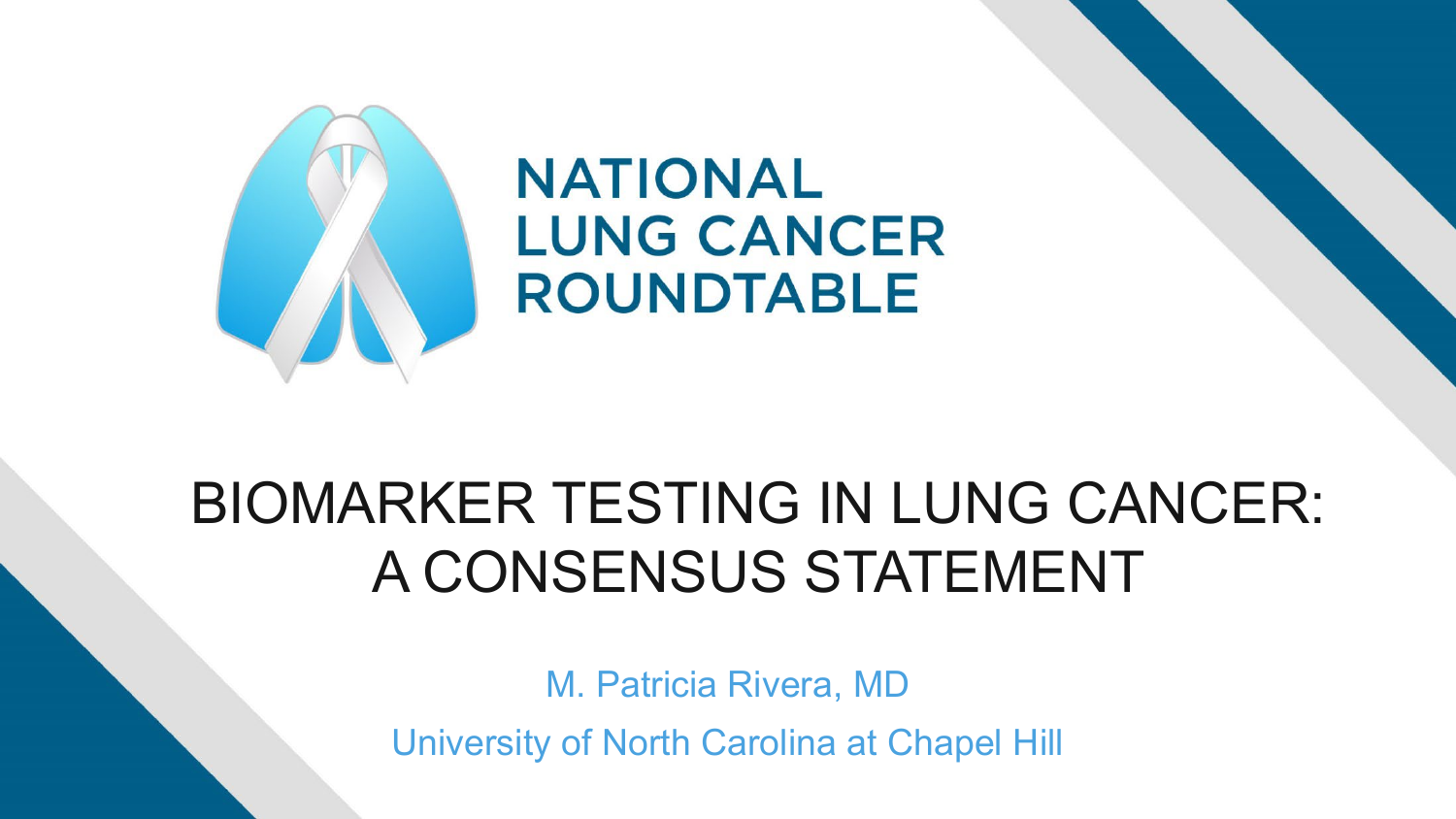- **National Summit on Optimizing Lung Cancer Biomarkers in Practice**
	- September 2020
	- Biomarker Steering Committee Strategic Plan
		- Strategies to be adopted by NLCRT member organizations for increasing awareness of comprehensive biomarker testing in appropriate patients
			- Deliver the most effective treatments to lung cancer patients
		- *Biomarker consensus statement one of the proposed priorities*

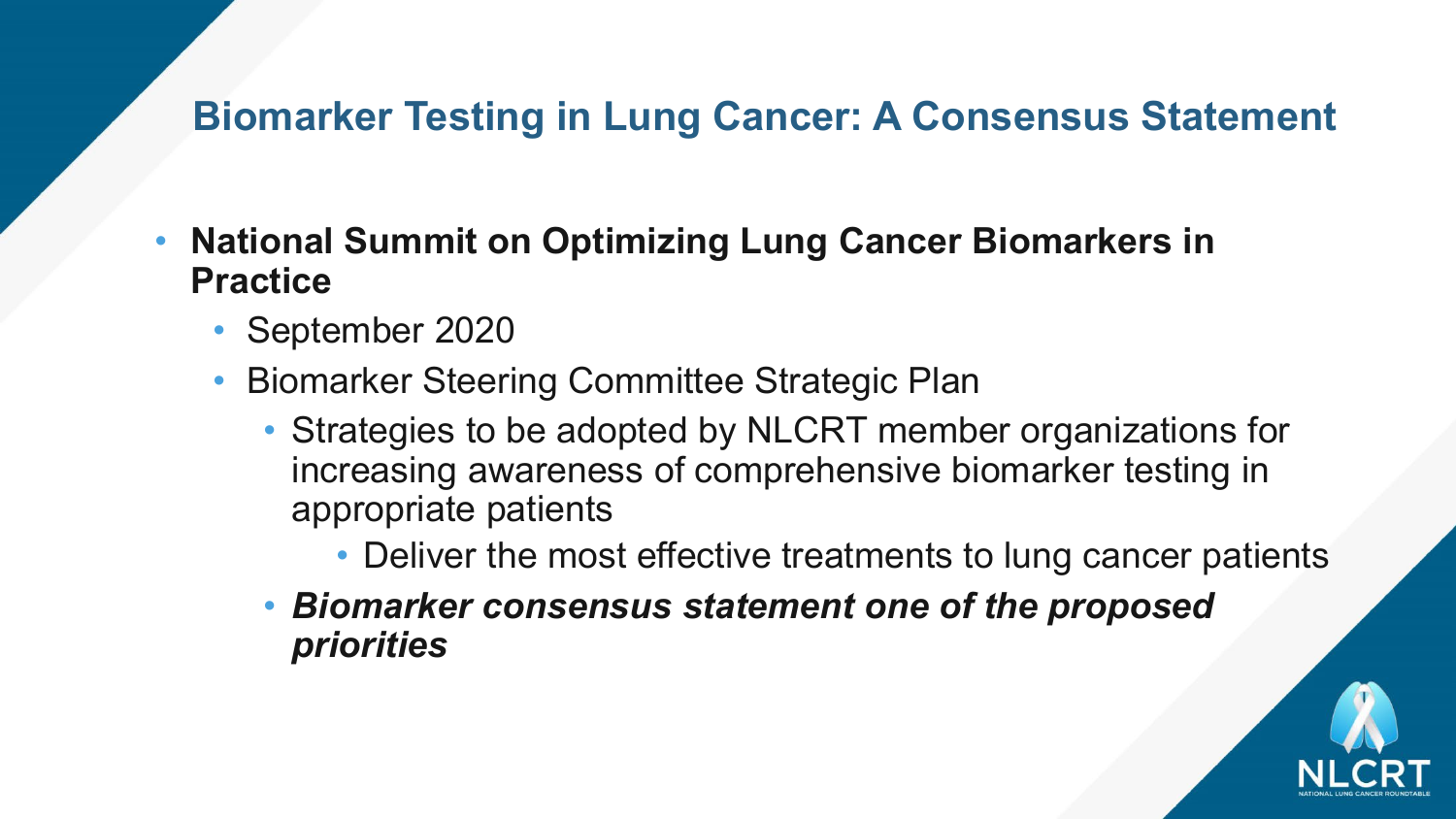#### • *Why is a consensus statement needed?*

- Guidelines are difficult to follow, find, and implement
- Promoted by individual societies to their own membership

## • *Goal:*

- Harmonize existing professional society guidelines (CAP/AMP/IASLC and NCCN), complimented by ASCO treatment guidelines.
	- Identify areas of concordance of dissimilarity
- Collate and synthesize the most current existing information
	- Develop a multi-specialty/society statement on comprehensive biomarker testing for NSCLC
	- Endorse best practice
	- Enhance communication among clinicians
- Promoted to NLCRT members, amplified by NLCRT members to their constituents, available to all

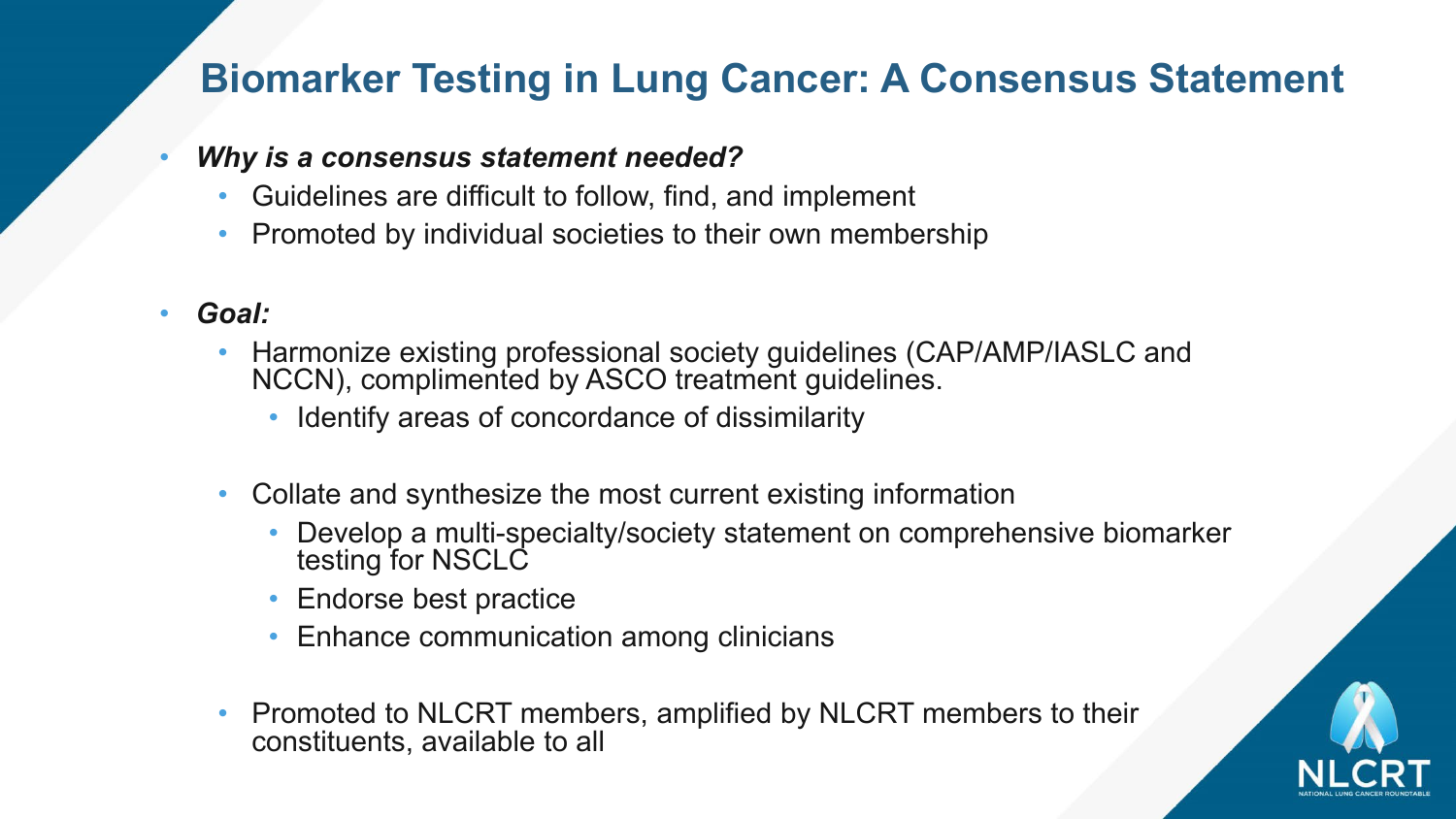### • **Committee Members**

- **Multidisciplinary – across all stakeholder groups and institutions (academic and community)**
- M. Patricia Rivera, MD, University of North Carolina at Chapel Hill
- Gerard Silvestri, MD, MS, Medical University of South Carolina
- George Eapen, MD, MD Anderson Cancer Center
- Michael Nead, MD, PhD, University of Rochester Medical Center
- Nicholas Pastis, MD, Ohio State University
- Catherine Sears, MD, Indiana University
- Jasleen Pannu, MBBS, Ohio State University
- Farhood Farjah, MD, MPH, University of **Washington**
- Bruce Johnson, MD, Dana-Farber Cancer Institute
- Raymond Osarogiagbon, MBBS, Baptist Cancer Center
- Shetal Patel, MD, PhD, University of North Carolina at Chapel Hill
- Omar Atiq, MD, University of Arkansas for Medical Sciences
- Karen Kelly, MD, University of California at Davis
- Edward Kim, MD, MBA, City of Hope Orange County
- Ignacio Wistuba, MD, MD Anderson Cancer Center
- Lynette Sholl, MD, Dana-Farber Cancer Institute
- Bart Singer, MD, University of North Carolina at Chapel Hill
- Robert Smith, PhD, American Cancer Society